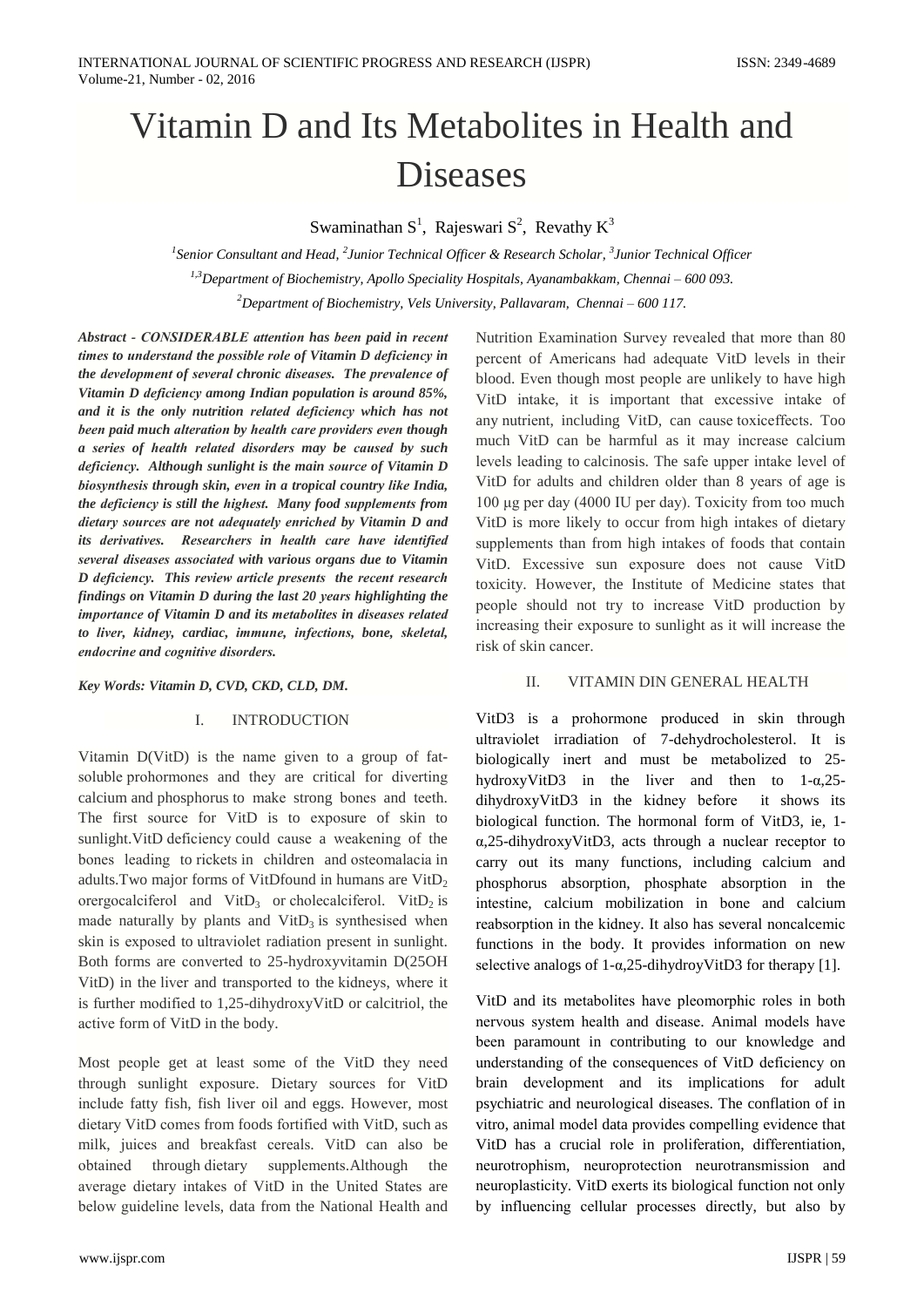influencing gene expression through VitD response elements[2].

VitD functions by stimulating intestinal calcium and phosphorus absorption, bone calcium mobilization and increasing renal reabsorption of calcium in the distal tubule. These functions on bone and kidney, but not intestine, require the Parathyroid Hormone(PTH). As a result of these functions, serum calcium and phosphorus concentrations are elevated to supersaturating levels required for the mineralization of bone to prevent rickets, osteomalacia and hypocalcemic tetany. Recent experiments demonstrate that maintaining serum calcium and phosphorus levels in VitD-deficient rats in the normal range results in normal bone growth and mineralization. However, increased calcification results because bone resorption by osteoclasts is a VitD-dependent process. Thus, bone resorption, modeling and remodeling must be considered VitD-dependent processes[3].

Dyslipidemia and vascular calcification are important predictors of Cardio Vascular Disease (CVD). VitD may have an influence on these two CVD risk markers. The vast majority of intervention studies did not show an effect of VitD on serum cholesterol levels. There is however evidence for a triglyceride-lowering effect of VitD which primarily comes from studies with chronic kidney disease patients, a group with elevated triglyceride levels. The previously presumed influence of statins on the actions of circulating and cellular VitD remains obscure. Epidemiological studies on VitD and vascular calcification are inconsistent at present, but are probably biased by confounding. Prospective cohort studies consistently indicate an enhanced multivariable-adjusted **CVD** mortality risk when circulating VitD levels are below 25 nmol/L. Adequately designed randomised controlled trials investigating the dose-response effect of VitD on different CVD outcome parameters are now warranted[4].

Worldwide reports have highlighted a variety of VitD insufficiency and deficiency diseases. Despite many publications and scientific meetings reporting advances in VitD science, a disturbing realization is growing that the newer scientific and clinical knowledge is not being translated into better human health. Over the past several decades, the biological sphere of influence of  $VitD<sub>3</sub>$ , as defined by the tissue distribution of the Vitamin D Receptors (VDRs), has broadened at least 9-fold from the target organs required for calcium homeostasis (intestine, bone, kidney and parathyroid)[5]. The role of VitD in skeletal health is well established, but more recent findings have also linked VitD deficiency to a range of non-skeletal conditions such as CVD, cancer, stroke and metabolic disorders including diabetes. Cognitive impairment and dementia must now be added to this list. VDRs are

widespread in brain tissue and the biologically active form of  $[1,25(OH)(2)D3]$  has shown neuroprotective effects including the clearance of amyloid plaques, a hallmark of Alzheimer's Disease. Two large prospective studies recently indicated that low VitD concentrations may increase the risk of cognitive decline. Large, well designed randomized controlled trials are now needed to determine whether VitD supplementation is effective at preventing or treating Alzheimer's disease and dementia[6]. VitD deficiency has potential adverse effects on neurocognitive health and subcortical function. However, no studies have examined the association between VitD status, dementia and cranial MRI indicators of CVD. VitD insufficiency and deficiency was associated with all-cause dementia, Alzheimer disease, stroke (with and without dementia symptoms) and MRI indicators of CVD. These findings suggest a potential vasculoprotective role of VitD[7].

Numerous epidemiologic studies suggest that exposure to sunlight, which enhances the production of VitD3 in the skin, is important in preventing many chronic diseases. Because very few foods naturally contain VitD, sunlight supplies most of our VitD requirement. VitD is the metabolite that should be measured in the blood to determine VitD status. Greater awareness of the insidious consequences of VitD deficiency is needed. Annual measurement of serum VitD is a reasonable approach to monitoring for VitD deficiency. The recommended adequate intakes for VitD are inadequate and in the absence of exposure to sunlight, a minimum of 1000 IU VitD/day is required to maintain a healthy concentration of VitD in the blood[8]. Although chronic excessive exposure to sunlight increases the risk of nonmelanoma skin cancer, the avoidance of all direct sun exposure increases the risk of VitD deficiency, which can have serious consequences. Monitoring VitD concentrations yearly should help reveal VitD deficiencies.

Sensible sun exposure (usually 5-10 min of exposure of the arms and legs or the hands, arms and face, 2 or 3 times per week) and increased dietary and supplemental VitD intakes are reasonable approaches to guarantee VitD sufficiency[9].Calcium is necessary for insulin secretion, suggesting VitD may contribute to maintaining insulin secretion. VitD, formed in skin in bright sunshine, is scarce in foodstuffs. Data linking hypovitaminosis D to hyperglycemia, T2DM and metabolic disorders increasing cardiovascular risk has accumulated over  $\approx$ 40 years. If ongoing/ planned RCTconfirms causality, maintenance of adequate VitD status at the population level by foodfortification or supplementation would be cost-effective measures likely to reduce the burden and costs of diabetes to individuals and health services. Additionally,  $VitD(2/3)$ supplementation is cheap but whether some non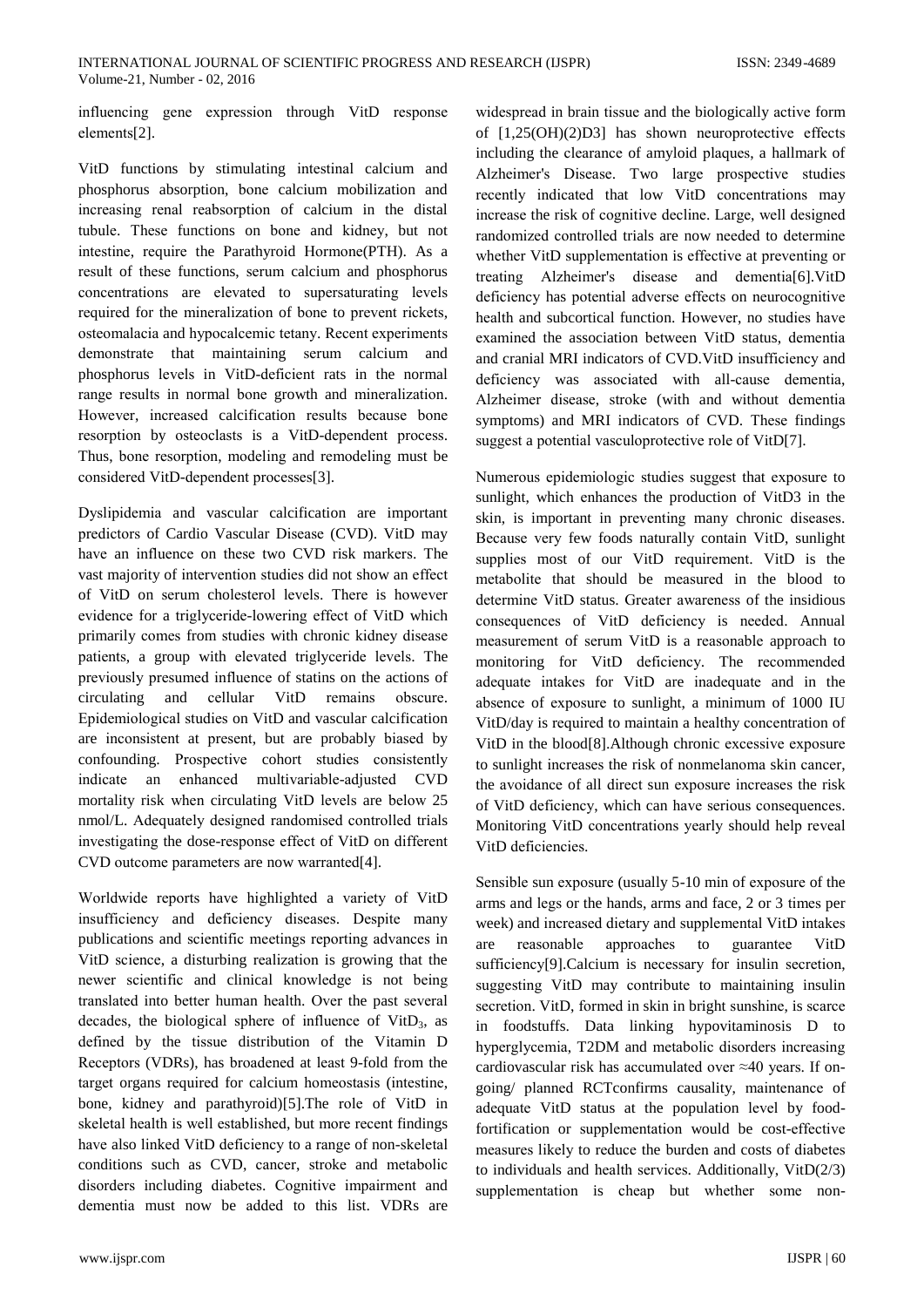hypercalcemia-inducing analogue may prove safer has not yet been addressed at the population level[10].

# VITAMIN D AND DIABETES MELLITUS **TIT**

VitD deficiency appears to be related to the development of T2DM and the Metabolic Syndrome (MS). VitD may affect glucose homeostasis and is found to be inversely related to glycosylated hemoglobin levels (HbA1c) in Gestational Diabetes Mellitus(GDM)[11].VitD levels appears to be lower in T2DM patients than in the control group and is being related to glycemic control. These findings may have therapeutic implications as cautious VitD supplementation may improve glycemic control in T2DM[12].The presence of VDRs and VitD-binding proteins (DBP) in pancreatic tissue and the relationship between certain allelic variations in the VDR and DBP genes with glucose tolerance and insulin secretion have further supported this hypothesis. The mechanism of action of VitD in T2DM is thought to be mediated not only through regulation of plasma calcium levels, which regulate insulin synthesis and secretion, but also through a direct action on pancreatic beta-cell function[13].

The majority of RCTs in healthy or prediabetic individuals have, however, failed to demonstrate relevant VitD effects on Insulin Resistance (IR) or diabetes incidence. In patients with T2DM, a few RCTs reported some moderate effects of VitD on glycemic control and IR. While these findings warrant further in-depth studies, the current evidence is insufficient to recommend VitD supplementation for the prevention or treatment of T2DM[14]. The active metabolite of VitD regulates transcription of multiple gene products with prodifferentiative, antiproliferative. and immunomodulatory effects. Although VitD deficiency is frequently unrecognized clinically, laboratory measurement is easy to perform and treatment of VitD deficiency is relatively well tolerated and inexpensive. The high prevalence of VitD deficiency and plausible molecular mechanisms linking this to diabetes and CVD risk suggest treatment of VitD deficiency to prevent and/or treat diabetes is a promising field to explore[15]. Welldesigned trials that focus on intermediate biomarkers of diabetes risk in response to increased VitD intake are still needed. It will be important to include in the design of these studies selection of IR study subjects who have a low  $(< 50 \text{ nmol/L})$  initial serum VitD status and administration of sufficient VitD to adequately increase their status to > 75 nmol/L[16].

An association between VitD insufficiency and incident T2DM has been reported in longitudinal observational studies, but the association is not consistent. Results from small underpowered trials and post-hoc analyses of data

from larger trials designed for bone-specific outcomes show no effect of VitD supplementation on glycemia in healthy adults but VitD may retard the progression to diabetes in adults with glucose intolerance. Because VitD is an excellent marker of general health status, the positive results reported in some observational studies might reflect unmeasured and unaccounted confounding. Therefore, the hypothesis that VitD may modify diabetes risk needs to be confirmed in trials specifically designed for that purpose[17]. While in all T2DM groups circulating levels of VitD increased after supplementation, in T2DM patients on insulin in combination with other drugs benefitted the most in improving CVD risk. Metformin improves VitD levels but did not seem to confer other added cardiometabolic benefits[18]. Accumulating evidence links VitD deficiency with abnormal glucose metabolism, and epidemiological studies have shown that women who develop GDM are more likely to be VitD deficient. There are many emerging evidence that associates VitD deficiency with the risk of developing GDM indicating a need for intervention trials to test the possible beneficial effect of VitD supplementation in pregnant women with low VitD status to reduce the risk of developing GDM[19].

T2DM and VitD deficiency are both common in Saudi Arabian population. New roles of VitD have emerged recently especially in the prevention of CVD, cancer and IR[20]. VitD deficiency was associated with GDM. Given that VitD is hydroxylated by CYP27B1 to the bioactive 1,25(OH)2D form, and CYP24A1 catabolizes both VitD and 1,25(OH)2D to the inactive metabolites, respectively, indicating that the elevated activity of CYP24A1 in the placenta may play a key role in the development of VitD deficiency in GDM[21].VitD concentration was significantly lower in diabetic patients than the healthy individuals. Although the mean concentration of VitD in males in both groups was equal but in the women with diabetes was lower than the healthy women[22].Calcium is a recognized as second messenger implicated in insulin secretion. VitD plays a role in calcium metabolism. It is well documented that measurement of circulating 25  $(OH)VitD<sub>3</sub>$  is a marker of total VitD status and  $25(OH)$  $VitD<sub>3</sub>$  as well as calcium and magnesium level weres significantly low among T2DM cases in comparison to healthy controls. There was significant negative correlation between VitD status and insulin levels and insulin resistance. A significant negative correlation between VitD status and insulin levels suggest that the supplementation of VitD has the potential to increase insulin sensitivity and lower the risk of developing T2DM[23].

There was an observed effect of VitD supplementation on glycemic control in replete, T1DM patients. Further studies are needed to determine if these findings are applicable[24]. Whether glycemic control contributes to a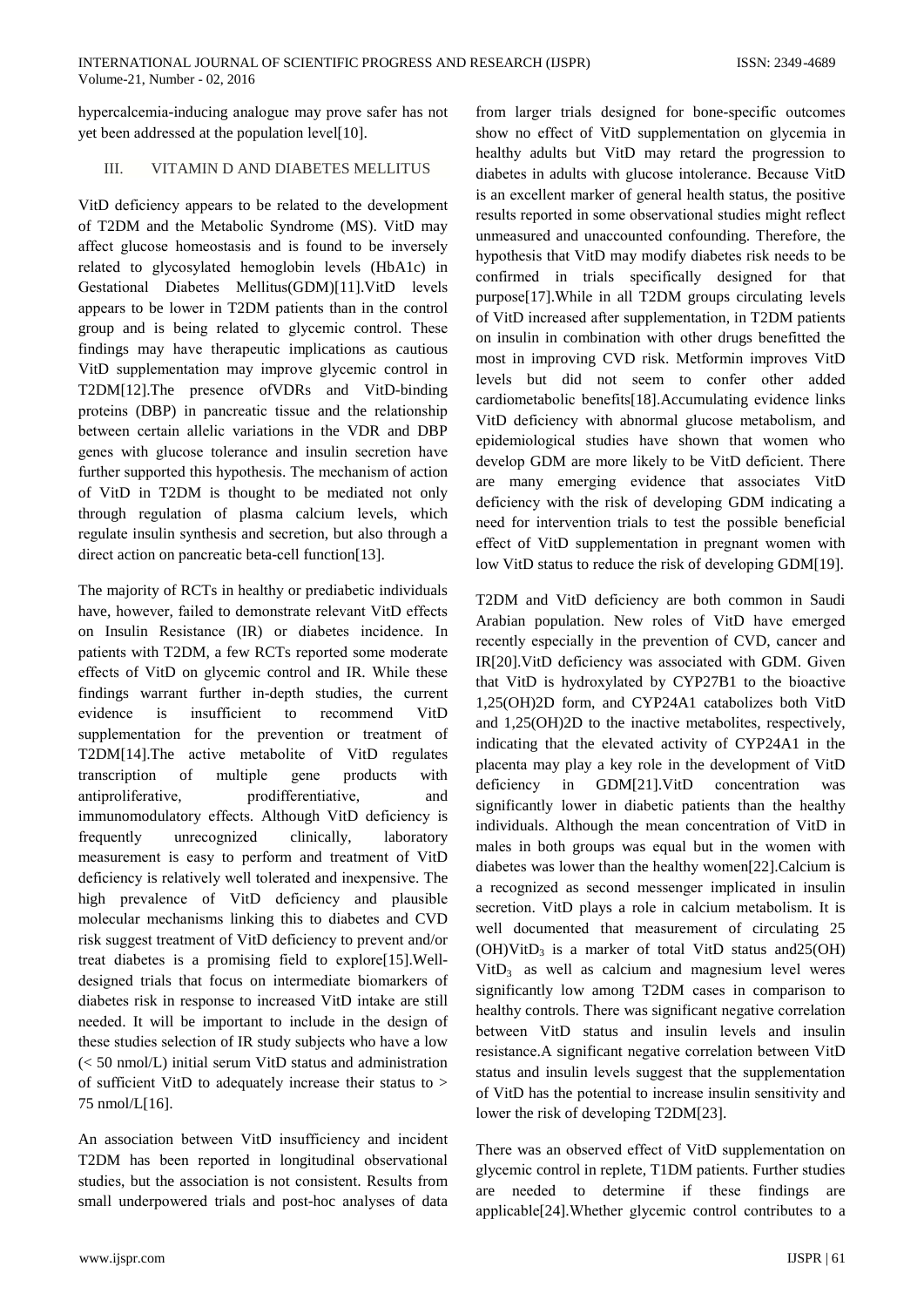decreased number of fractures or favorably impacts bone density in patients with T2DMhas not been well established. VitD deficiency appears to be related to glycemic control in patients with T2DM. In the group of patients with poorly controlled T2DM, 25(OH)D3 levels were not significantly lower in comparison with the optimal control group. No statistically significant linear relationship between HbA1c and 25(OH)D3 levels was established. The frequency of osteoporosis and osteopenia was not significantly different between groups. The group with optimal glycemic control had an increased number of Osteo Porotic Fractures (OPF) events[25]. Glycemic control prevents microvascular complications in patients with T1DM such as retinopathy, nephropathy and neuropathy that influences quality of life. Some studies show the immunomodulatory effect of VitD in synthesis and secretion of insulin and supplement causes the improvement of HbA1C in all groups of glycemic control. This supplement transfer patients towards better glycemic control for the entire group[26].

African Americans have a higher prevalence of DM and associated complications. Replacement with VitD was associated with significant improvement in HbA1c to previously unmatched levels of glycemic control. Given the current pandemic of VitD deficiency and the plethora of potential benefits, it is important to maintain adequate VitD reserves in DM patients with a special emphasis on minority populations[27]. After adjusting for Body Mass Index (BMI) z-score, lipids, or blood pressure, the relationship of VitD with Pulse Wave Velocity (PWV) was not significant. VitD levels were inversely associated with PWV in adolescents with T1DM, but not independently of BMI, lipids, or blood pressure. Further research is indicated to determine if VitD supplementation would be beneficial to lower CVD risk in adolescents with T1DM with VitD insufficiency or deficiency[28] was no significant relation between HbA1c and VitD level prior the study. After intervention, VitDlevel in interventional group was found to be significantly higher compared to that of control group. HbA1c in male interventional group was significantly less than that of control group. Weekly VitD supplementation had beneficial effect on glycemic parameters in male T2DM[29].

Circulating VitD levels, preeclampsia, GDM, Small for Gestational Age (SGA), low birth weight, preterm birth weight, cesarean section and Mantel-Haenszel fixed-effects models were used owing to expected scarcity of outcomes. Effects were reported as relative risks and their 95% confidence intervals (CIs). Incidence ofpreeclampsia, GDM, SGA, low birth weight, preterm birth, and cesarean section were influenced by VitD  $not$ supplementation. Across RCTs, the doses and types of

VitD supplements, gestational age at first administration, and outcomes were heterogeneous. VitD supplementation during pregnancy was associated with increased circulating VitD levels, birth weight, and was not associated with other maternal and neonatal outcomes. Larger, betterdesigned RCTs evaluating clinically relevant outcomes are necessary to reach a definitive conclusion [30].

# VITAMIN D AND OTHER DISEASES  $\mathbf{IV}$

Recent research has implicated VitD deficiency with a number of chronic conditions, including autoimmune conditions such as multiple sclerosis, lupus, and psoriasis, and chronic conditions such as osteoporosis, osteoarthritis, MS, fibromyalgia and chronic fatigue syndrome. It has been assumed that low levels of VitD accurately indicate its storage and VDRs-mediated control of calcium metabolism and innate immunity. A strong positive association between these autoimmune conditions and levels of 1,25-D3>110 pmol/L. However, there was little association with VitD deficiency or the other inflammatory markers, meaning that the results challenge the assumption that serum levels of VitD are a sensitive measure of the autoimmune disease state. Rather, these findings support the use of  $1,25-D_3$  as a clinical marker in autoimmune conditions. High levels of  $1,25-D_3$  may result when dysregulation of the VDR by bacterial ligands prevents the receptor from expressing enzymes necessary to keep 1,25-D in a normal range  $[31]$ . The use of VitD supplements to prevent and treat a wide range of illnesses has increased substantially over the last decade. Epidemiologic evidence links VitD deficiency to autoimmune disease, cancer, CVD, depression, dementia, infectious diseases and musculoskeletal decline. VitD supplementation should not be offered routinely to other patient populations. Although results from some prospective clinical trials are promising, most have not been robustly designed and executed. The decision by young, otherwise healthy adults to take VitD in doses of 2000 IU/day or lower is unlikely to cause harm. For patients who are not at risk for developing VitD deficiency, sensible sun exposure is an inexpensive and enjoyable way to maintain VitD stores[32].

VitD deficiency has been associated with numerous health outcomes, including risk of rickets in children or osteomalacia in adults, increased risk of fractures, falls, cancer, autoimmune disease, infectious disease, DM, hypertension, heart disease and multiple sclerosis<sup>[33]</sup>.few prospective clinical studies have been conducted to examine the effect of VitD supplementation on cardiovascular outcomes. The mechanism for how VitD may improve CVD outcomes remains obscure; however, potential hypotheses include the downregulation of the renin-angiotensin-aldosterone system, direct effects on the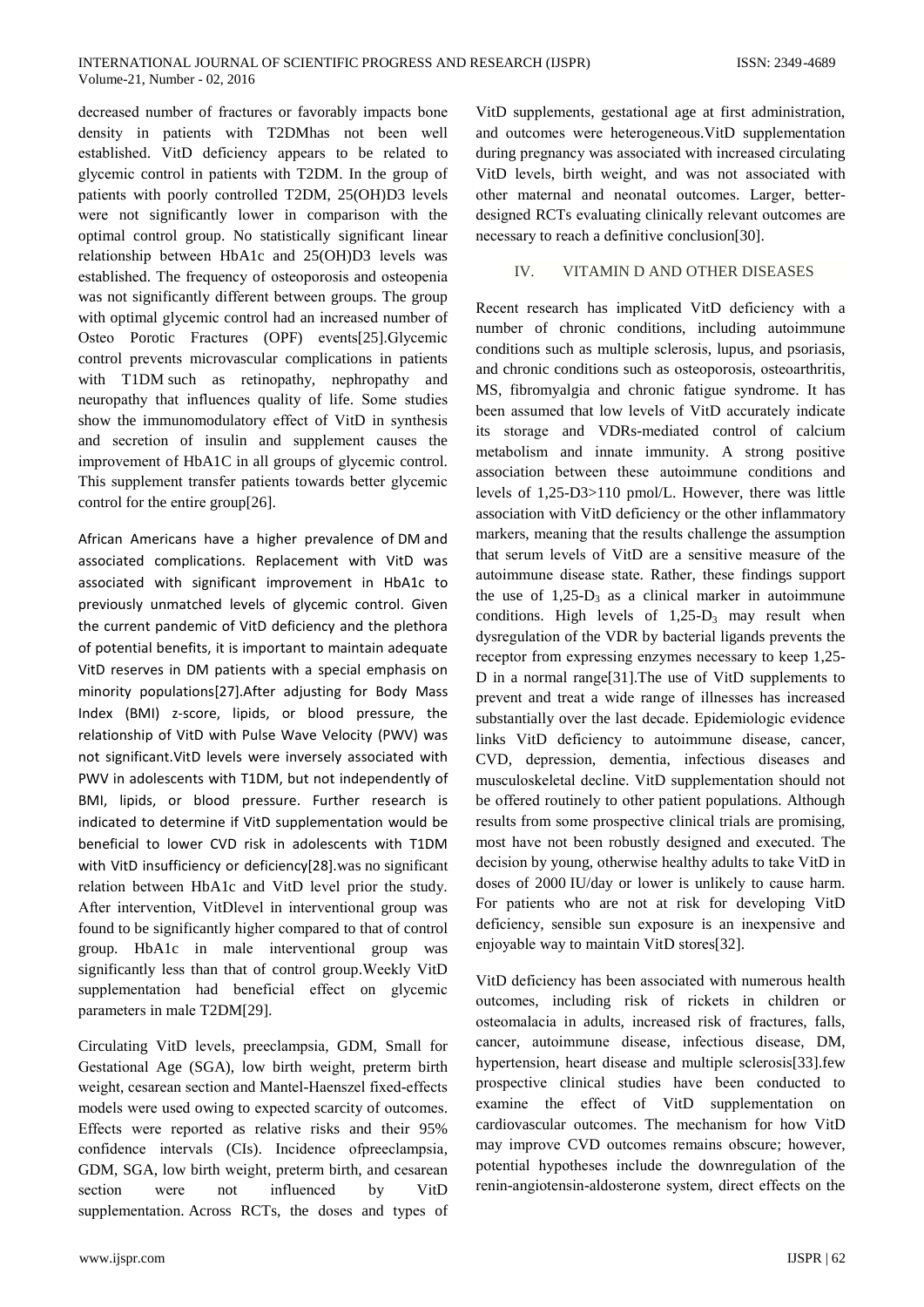heart and vasculature or improvement of glycemic control<sup>[34]</sup>.

It is now clear that VitD has important roles in addition to its classic effects on calcium and bone homeostasis. As VDRs are expressed on immune cells (B cells, T cells and antigen presenting cells) and these immunologic cells are all are capable of synthesizing the active VitD metabolite, VitD has the capability of acting in an autocrine manner in a local immunologic milieu. VitD can modulate the innate and adaptive immune responses. Deficiency in VitD is associated with increased autoimmunity as well as an increased susceptibility to infection. As immune cells in autoimmune diseases are responsive to the ameliorative effects of VitD, the beneficial effects of supplementing VitD deficient individuals with autoimmune disease may extend beyond the effects on bone and calcium homeostasis[35]. VitD deficiency is a global health problem, its role as an immune modulator has been recently emphasized. The evidence is increasingly pointing towards VitD significant role in reducing the incidence of autoimmune diseases. However, at this time the research on its role in autoimmune and thyroid disease is not conclusive. VitD deficiency was designated at levels lower than 20ng/mL. Thyroid hormones (TSH, T3 and T4) and calcium levels were evaluated in all participants. Serum VitD was significantly lower in hypothyroid patients than in controls. Its level was insignificantly decreased in females than male patients. Moreover, serum calcium levels recorded a significant decrease in hypothyroid patients when compared to controls. Patients with hypothyroidism suffered from hypovitaminosis with hypocalcaemia that is significantly associated with the degree and severity of the hypothyroidism recommending its supplementation and screening for VitDand calcium levels for all hypothyroid patients[36].

Epidemiological data support a potential relationship between VitD deficiency and an increased risk of developing multiple sclerosis (MS). In vitro studies have expanded the potential role of VitD and VDRs beyond calcium modulation, regulation, maintenance of bone mineralization along with immune modulation.Further prospective studies are needed to identify VitD levels during the various phases of MS, including relapses, remissions and progression and to determine whether correcting VitD during any or all of these phases may affect the incidence or even the course of the disease[37]. More rigorously designed clinical trials are needed for further evaluation of the relationship between VitD status and the immune response to infection as well as for delineation of necessary changes in clinical practice and medical care of patients with VitD deficiency in infectious disease settings[38]. VitD is mainly derived from endogenous ultraviolet-B induced VitD synthesis in the

skin and the current high prevalence of VitD deficiency can, therefore, largely be attributed to lifestyle related low sunlight exposure. Regulation of bone and mineral metabolism is a classic VitD effect, but the identification of the VDRs in almost all human cells suggests a role for VitD in extra-skeletal diseases. Experimental studies demonstrated several antihypertensive and vascular protective effects of VitD, such as suppression of the renin angiotensin aldosterone system, beneficial modulation of classic cardiovascular risk factors and anti-atherosclerotic properties including improvements of endothelial function. Whereas some RCTs suggest that VitD supplementation might modestly reduce blood pressure, this has not been consistently observed in all studies. It is, therefore, premature to recommend VitD supplementation for the prevention and treatment of arterial hypertension and stroke. Nevertheless, the fact that patients with arterial hypertension and cerebrovascular disease are at a relatively high risk of VitD deficiency and associated musculoskeletal diseases can serve as a rationale for the evaluation, prevention and treatment of VitD deficiency in these patients[39].

VitD is now known to be of physiological importance outside of bone health and calcium homeostasis and there is mounting evidence that it plays a beneficial role in the prevention and/or treatment of a wide range of diseases. **VitD** appears capable of inhibiting pulmonary inflammatory responses while enhancing innate defence mechanisms against respiratory pathogens. Populationbased studies showing an association between circulating VitD levels and lung function provide strong justification for randomized controlled clinical trials of VitD supplementation in patients with respiratory diseases to assess both efficacy and optimal dosage[40].Insufficient VitD nutritional status has been associated with a host of other diseases, most notably cancer. There is evidence that supplementation with VitD reduces the overall incidence of cancer, although current evidence is insufficient to prove a causative effect. Sunscreen use blocks the ability of the skin to photosynthesize VitD, although the effect this has on the VitD status of the general population is unclear[41]. In adults, VitD supplementation reduces the risk of fractures and falls. The evidence for other purported beneficial effects of VitD is primarily based on observational studies[42].

VitD deficiency may well be an important factor in autoimmune rheumatic disease, including initial disease development and worsening the disease once present. This is testable and there is a pressing need for therapeutic studies[43].Individuals with higher serum VitD concentrations showed a reduced risk of Parkinson's disease. The relative risk between the highest and lowest quartiles was 0.33 (95% CI 0.14–0.80) after adjustment for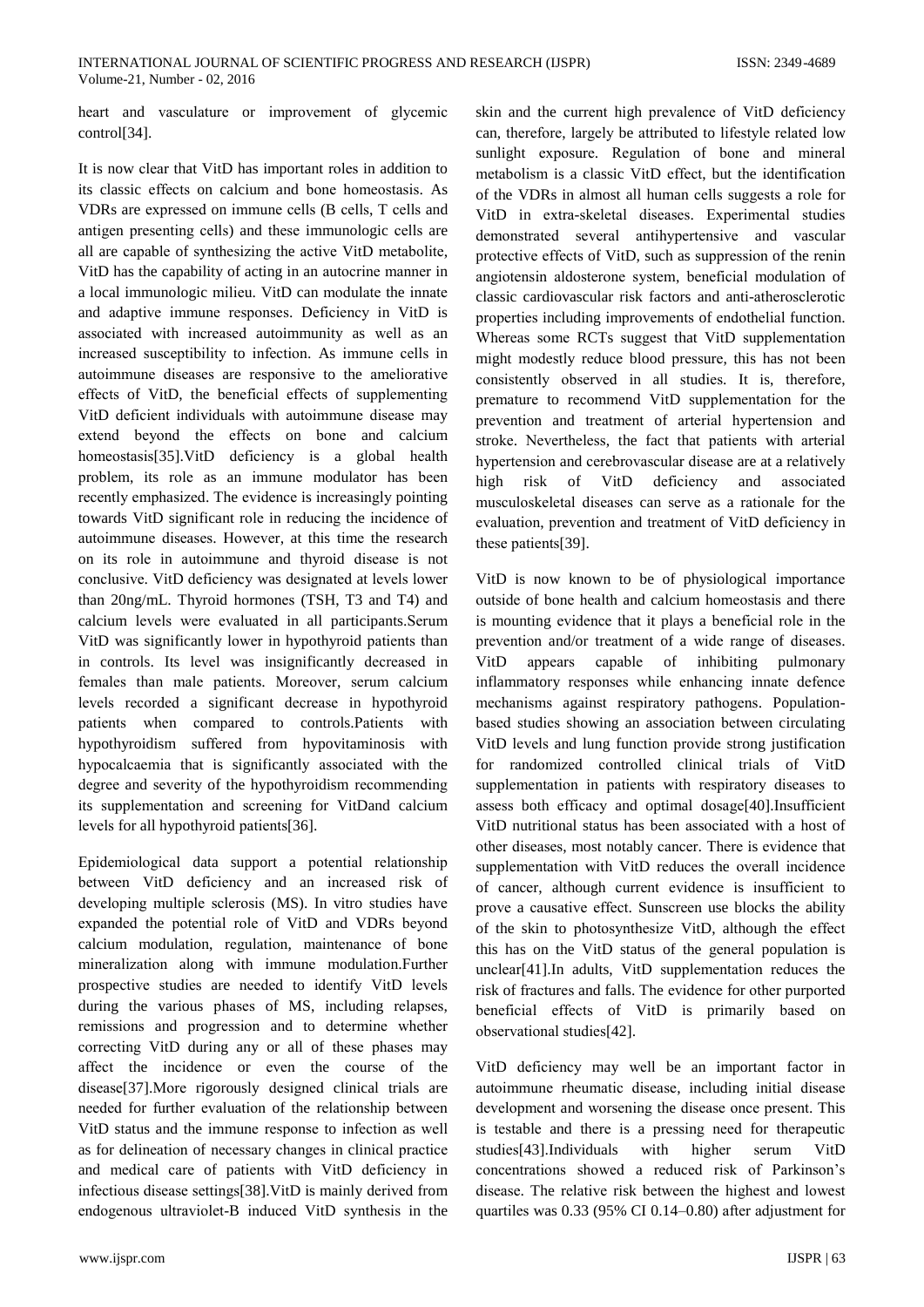sex, age, marital status, education, alcohol consumption, leisure-time physical activity, smoking, body mass index and month of blood draw[44].

# VITAMIN D AND CARDIO VASCULAR  $\mathbf{V}$ **DISEASES**

CVD is a major cause of morbidity and mortality worldwide. Recently VitD deficiency has been identified as a potential risk factor for many diseases not traditionally associated with VitD, such as cancer and CVD. VDR are expressed in a variety of tissues, including cardiomyocytes, vascular smooth muscle cells and endothelial cells and VitD has been shown to affect inflammation and cell proliferation and differentiation. While much evidence supports a potential antiatherosclerotic effect of VitD, prospective, placebo-controlled randomized as well as mechanistic studies are needed to confirm this association. Since VitD deficiency is easy to screen for and treat, the confirmation of such an association could have important implications for both, patient care and health policy[45].LowVitD levels have been associated with the CVD risk factors of hypertension, obesity, DM, MS, as well as CVD events including stroke and congestive heart failure. Studies suggest VitD deficiency may be a contributor to the development of CVD potentially through associations with diabetes or hypertension. Further larger observational studies and randomized clinical trials are. however needed  $\overline{f}$ determine whether VitD supplementation could have any potential benefit in reducing future CVD events and mortality risk[46].

The mechanism of how VitD may improve CVD outcomes remains obscure; however, potential hypotheses include the downregulation of the renin-angiotensin-aldosterone system, direct effects on the heart and vasculature or improvement of glycemic control[47].CVD which includes coronary artery disease and stroke, is the leading cause of mortality in the nation. Excess CVD morbidity and premature mortality in the African American community is one of the most striking examples of racial/ ethnic disparities in health outcomes. African Americans also suffer from increased rates of hypovitaminosis D, which has emerged as an independent risk factor for all-cause and cardiovascular mortality. The potential role of hypovitaminosis D as a contributor to racial and ethnic disparities in CVD, the epidemiology of VitD and CVD in African Americans and the emerging biological roles of VitD in key CVD signaling pathways that may contribute to the epidemiological findings may provide the foundation for future therapeutic strategies for reducing health disparities[48].

There is strong experimental evidence that VitD status may influence cardiovascular structure and function. The number of clinical studies has steadily grown in recent years, with the largest number comprising observational studies showing associations between low VitD status, the presence of various cardiovascular risk factors and adverse cardiovascular outcomes. Despite substantial clinical evidence linking VitD deficiency with increased cardiovascular risk, it remains to be established whether this represents a causal association. Further studies are needed with prospective, randomized controlled trials before VitD supplementation could be routinely recommended for the primary or secondary prevention of CVD[49].Considerable attention has been paid recently to the possible role of VitD deficiency in the development of several chronic diseases. In particular, VitD deficiency is associated with an increase in conditions such as obesity, IR, hypertension, diabetes and an increased risk of death from these pathologies. There is also a significant correlation with mortality for major cardiovascular events such as heart failure, myocardial infarction, sudden cardiac death, stroke, atrial fibrillation and peripheral vascular disease. The pathophysiological mechanisms of these correlations are yet to be determined, but hyperactivity of the renin-angiotensin-aldosterone system seems to play a leading role. The role of therapy with VitD supplements in improving cardiovascular outcome in patients with low levels of VitD remains to be determined [50].

VitD status was inversely associated with mortality, but this was not explained by an association with CVD. Rather, the association seemed to be caused by an inverse association with death caused by digestive disease, endocrine, metabolic and nutritional diseases and respiratory disease. Further studies, e.g. RCTs or Mendelian randomisation studies, are needed to clarify whether low VitD status is a causal and reversible factor to prevent disease and mortality[51]. An association between VitD deficiency and CVD factors has been shown in general population studies. VitD deficiency has been noted in systemic lupus erythematosus (SLE) and CVD is a major cause of morbidity and mortality in SLE. Whether low baseline VitD levels predict future CVD in patients participating in an international inception cohort. Patients in the higher quartiles of VitD were less likely to have hypertension and hyperlipidemia and were more likely to have lower C-reactive protein levels and lower Systemic Lupus Erythematosus Disease Activity Index 2000 scores at baseline when compared with the first quartile. VitD levels were not independently associated with CVD event incidence; however, hazard ratios for CVD event incidence decreased with successively higher quartiles. Lower baseline VitDlevels are associated with higher risk for CV risk factors and more active SLE at baseline. There may be a trend towards a lower likelihood of CVD events in those with higher baseline VitD levels[52]. Emerging data suggest a pleiotropic role of this agent in a variety of functions in humans. Epidemiological studies indicate an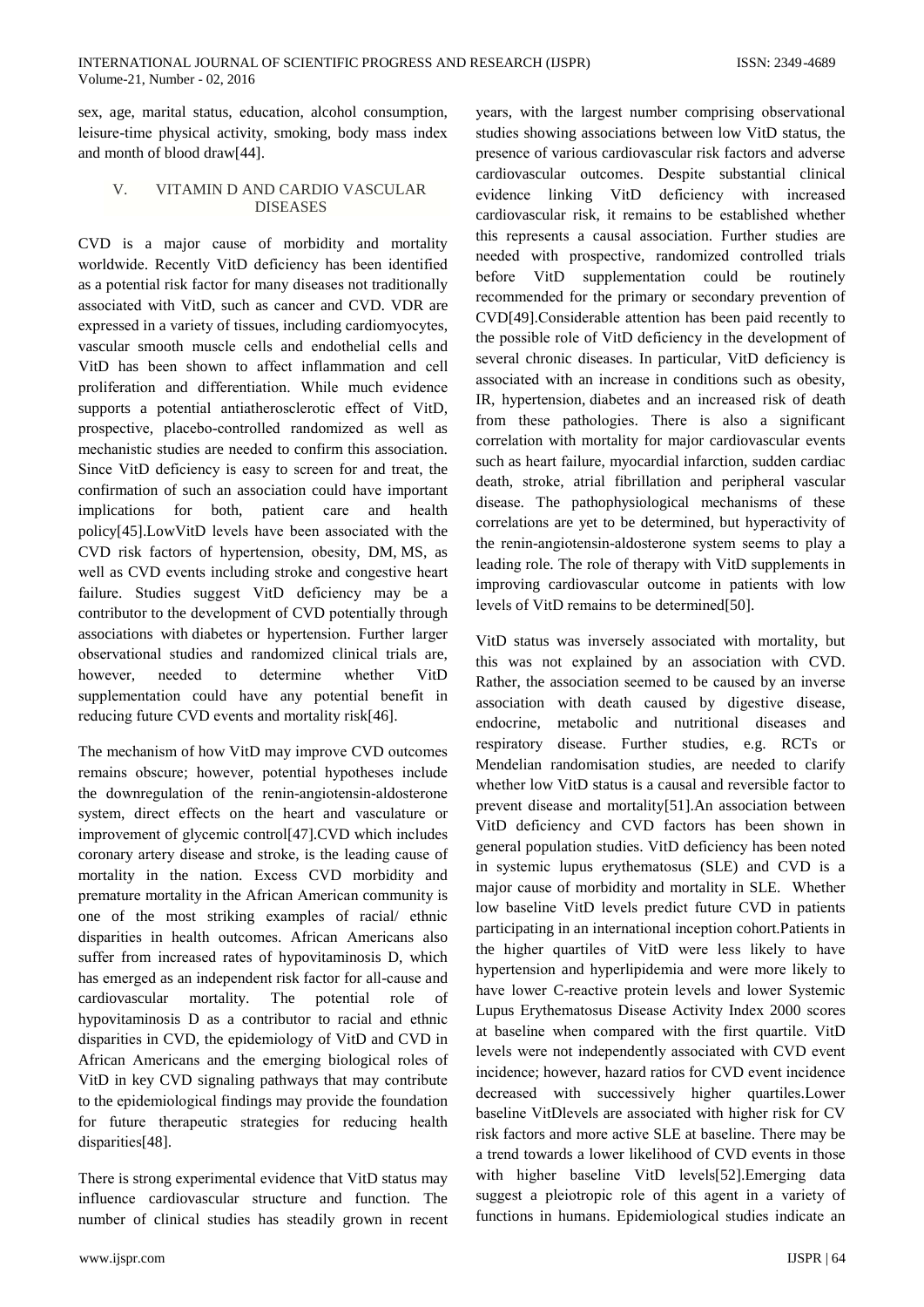inverse association between VitD deficiency and the prevalence of CVD, as well as individual cardiometabolic risk factors, such as hypertension, diabetes, dyslipidemia and the MS. Moreover, VitD deficiency has been implicated in the atherosclerotic process[53].

# VITAMIN D AND KIDNEY DISEASES **VI**

Chronic kidney disease (CKD) is an emerging public health problem and one of the most powerful predictors of premature CVD. Emerging evidence suggests that the progression of CKD and many of the CVD complications may be linked to hypovitaminosis D. Patients with CKD have an exceptionally high rate of severe VitD deficiency that is further exacerbated by the reduced ability to convert 25-(OH)VitD into the active form, 1,25 dihydroxy-VitD. As new evidence has improved our understanding of classical, as well as the nonclassical, functions for VitD, it has become apparent that the autocrine role of VitD is an important modulator of several systems including the immune, renal and cardiovascular systems. Because of the high rates of hypovitaminosis D and progression of CKD to end-stage renal disease in minority populations, these findings are highly relevant to the national efforts to reduce health disparities. Healthcare providers are called to join the intensified efforts of public health officials to disseminate and implement updated guidelines and recommendations to halt the growing epidemic of VitD deficiency, particularly in high-risk populations[54]. VitD garnered much research and debate about has supplementation in recent years, not only as it pertains to patients with kidney disease but also to those in the general population[55].

The reduction in functional renal mass and the retained phosphorus act to reduce renal 1- $\alpha$ -hydroxylase activity and thus the renal production of calcitriol. Further compensation to maintain normal serum calcium and phosphorus homeostasis includes increased production and release of PTH and potentially other phosphaturic factors, such as fibroblast growth factor-23 (FGF23) and increase of this contributes to maintain normal serum phosphate independent of PTH but may worsen calcitriol deficiency by also inhibiting renal  $1-\alpha$ -hydroxylase activity. The decrease in calcitriol also results in promoting further hyperparathyroidism and parathyroid gland hyperplasia, because calcitriol normally inhibits the production of prepro-PTH and parathyroid cell proliferation [56].

Activated VitD, a hormone produced by the proximal convoluted tubule of the kidney, appears to have beneficial effects beyond suppressing PTH. However, activated VitD also can cause hypercalcemia and hyperphosphatemia in CKD. Newer agents such as VDR activators (eg. paricalcitol) suppress PTH with reduced risk of

hypercalcemia and hyperphosphatemia. Recent evidence from animal and preliminary human studies supports an association between VDR activators and reduced risk of CVD deaths, irrespective of PTH levels. New pathways of VitD regulation also have been discovered, involving FGF23 and klotho. Although considerable work has been performed to advance our understanding of the effects of VitD in health and CKD, more investigations and randomized trials need to be performed to elucidate the mechanistic underpinnings of these effects[57]. VitD deficiency is highly prevalent among patients with CKD. The benefits and harms of VitD supplementation (ergocalciferol or cholecalciferol) were assessed in patients with nondialysis-dependent CKD, dialysis-dependent CKD, and renal transplant recipients. Available evidence from low-to-moderate quality observational studies and fewer RCTs suggests that VitD supplementation improves biochemical endpoints. However, whether such improvements translate into clinically significant outcomes is yet to be determined[58].

In CKD patients, VitD deficiency is common and progression of CKD is associated with low active VitD levels. Moreover, in animal models of CKD, treatment with VitD analogues alone or in combination with Renin-Angiotensin-Aldosterone System (RAAS) blockade reduces proteinuria. glomerulosclerosis and tubulointerstitial fibrosis. Potential underlying mechanisms include suppression of the RAAS, modulation of immune cell function and direct protective effects on renal cells such as podocytes. Whether VitD analogues could further optimize existing therapies in human renal disease is currently under investigation [59]. Individuals have an inactive life style and have reduced exposure to sunshine and UV light, thus limiting the actinic synthesis of VitD. The nephrology community seems to have overlooked the importance of VitD for overall health and well-being in patients with CKD. Recently however, several authors have called attention to the role of plasma 25(OH)D3 levels in mineral metabolism dysregulation in patients with CKD and those on dialysis. VitD not only contributes to skeletal health but also plays a major role in the health of a wide variety of other organ systems. It seems that supplementation is the most effective way of preventing VitD deficiency[60].

# VII. **VITAMIN D AND LIVER DISEASES**

The disturbances in VitD metabolism in patients with Chronic Liver Disease (CLD) and biliary disease are associated with disturbances in calcium homeostasis and together they present clinically as hepatic osteodystrophy. The latter consists of osteomalacia, possibly sometimes complicated  $b$ v secondary hyperparathyroidism, osteoporosis, and periosteal new bone formation [61]. The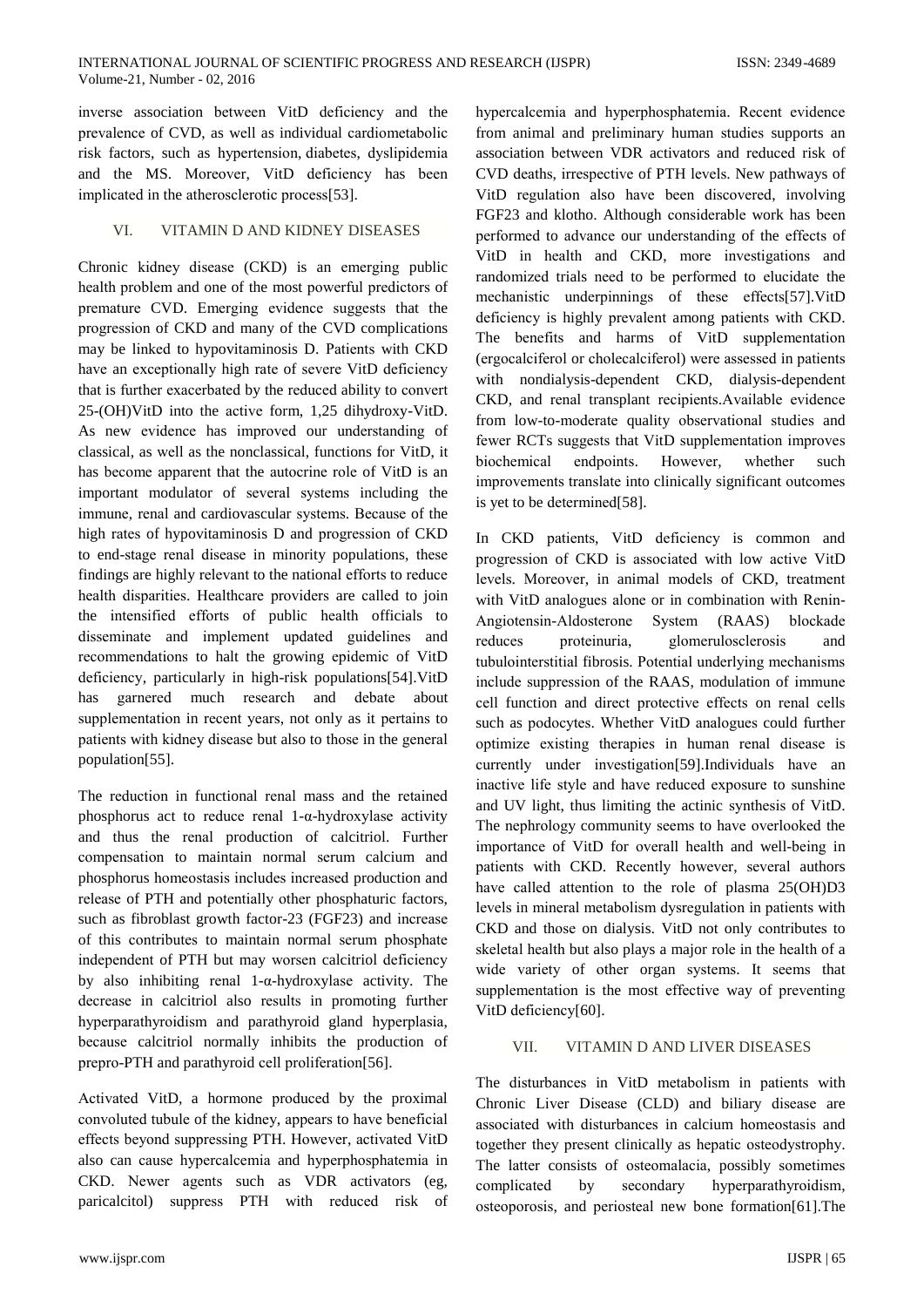immune regulatory functions of VitD are demonstrated by induction of antimicrobial peptides, suppression of innate immune response, induction of Th2 cytokines and stimulation of T-regulatory T cells. VitD deficiency or insufficiency is overwhelmingly associated with viral hepatitis, cirrhosis and fatty liver diseases. Recent clinical trials have shown that VitD supplements significantly enhance the efficacy of interferon plus ribavirin therapy through sustained virological response. A recent study showed that VitD rather than 1,25-dihydroxyVitD could directly suppress hepatitis C virus assembly. Moreover, clinical evidence has shown that VitD deficiency is associated with alcoholic and Non-Alcoholic Fatty Liver Diseases (NAFLD)[62]. There is an emerging interest to explore the relationship between VitD deficiency and prevalence and severity of Non-Alcoholic Fatty Liver Disease (NAFLD) and response to antiviral therapy in hepatitis C[63].

Concomitantly, NAFLD has become the most common form of CLD in western countries. NAFLD and VitD deficiency often coexist and epidemiologic evidence has shown that both of these conditions share several cardiometabolic risk factors [64]. The insufficiency or deficiency of VitD is common in various kinds of CLD including viral hepatitis B and C. Serum VitDand VDRs are possibly interrelated with the incidence, treatment and prognosis of diseases. Though the evidence of VitD supplementation in viral hepatitis and associated liver diseases is still limited, there is great potential to apply this adjuvant therapy to improve the treatments. Although the exact role and mechanisms of VitD have not been fully elucidated in CLD, it is potentially beneficialfor the treatment of CLD. Further mechanistic studies are needed to validate its clinical application [65]. Suboptimal VitD status is prevalent among individuals with gastrointestinal and liver disease and the etiology of this finding is multifactorial and disease dependent. Although replacement and supplementation guidelines have not been well defined and could be different in different diseases and disease states, practitioners should aim for a serum VitD level of at least 32 ng/mL when undertaking these tasks. The contribution of VitD status to the bone health of individuals with gastrointestinal and liver disease may be different between active and quiescent phases of the disease. Finally, the role of VitD in altering disease course through its actions on the immune system remains to be elucidated[66].

A significant correlation was observed between VitD levels and fractional calcium absorption, but no correlation was found between 1,25(OH)D3 levels and fractional calcium absorption. Calcium malabsorption was common in this series of patients and serum 1,25(OH)D levels were useful in predicting fractional calcium absorption.

Treatment with oral 1,25(OH)D3 was accompanied by improved calcium absorption[67]. Urinary excretion over days 0-3 of radioactivity from both vitamins D2 and D3 was significantly higher in the primary biliary cirrhosis group than in controls. VitD2-derived urinary radioactivity in primary biliary cirrhosis correlated strongly with serum bilirubin. The metabolism of labelled 1,25(OH)D3 studied in patients with alcoholic liver disease has found out impaired hepatic synthesis[68]. Hypovitaminosis D is prevalent among individuals with gastrointestinal and liver disease. Although replacement and supplementation guidelines have not been well defined, practitioners should aim for a serum VitD level of at least 32 ng/mL. The contribution of VitD to the bone health of these individuals and its role in altering disease course through its actions on the immune system remain to be elucidated[69]. Patients with CLD with cholestasis for at least a year are at risk from osteomalacia and that those likely to have this complication may be identified by serumVitDand/or fasting hydroxyproline/creatinine urine ratio measurements. The diagnosis can only be made with certainty by bone biopsy[70].

### VIII. **CONCLUSIONS**

This review article has highlighted the research findings carried out during the last20 years on vitamin D and its metabolites deficiency in human health and diseases, its beneficial effect on a wide range of disease such as DM, cardiac. liver. Immune, degenerative, endocrine, psychiatric neurological, stroke. musculoskeletal, metabolic cognitive disorders, dementia, Alzheimer's, autoimmune, cancers and Parkinson's disorders. The contents of this review article will serve for future researchers to undertake more research in the disorders cited and to find ways and means to suggest corrective therapies for patients suspected of having such diseases linked to vitamin D deficiencies and to include Vitamin D and Vitamin D3 as routine assays in some selected disorders in which chronic deficiencies of these are confirmed.

# **REFERENCE**

- DeLuca HF.Overview of general physiologic features and  $[1]$ functions of VitD.Am J Clin Nutr. 2004;80(6):1689S-96S.
- DeLuca GC, Kimball SM, Kolasinski J, Ramagopalan  $\lceil 2 \rceil$ SV, Ebers GC.Review: the role of VitD in nervous system disease.Neuropathol health and Appl Neurobiol. 2013;39(5):458-84
- DeLuca HF.The metabolism and functions of VitD. Adv  $\lceil 3 \rceil$ Exp Med Biol. 1986;196:361-75.
- $[4]$ Zittermann A, Gummert JF, Börgermann J.The role of VitD in dyslipidemia and cardiovascular disease.Curr Pharm Des. 2011;17(9):933-42.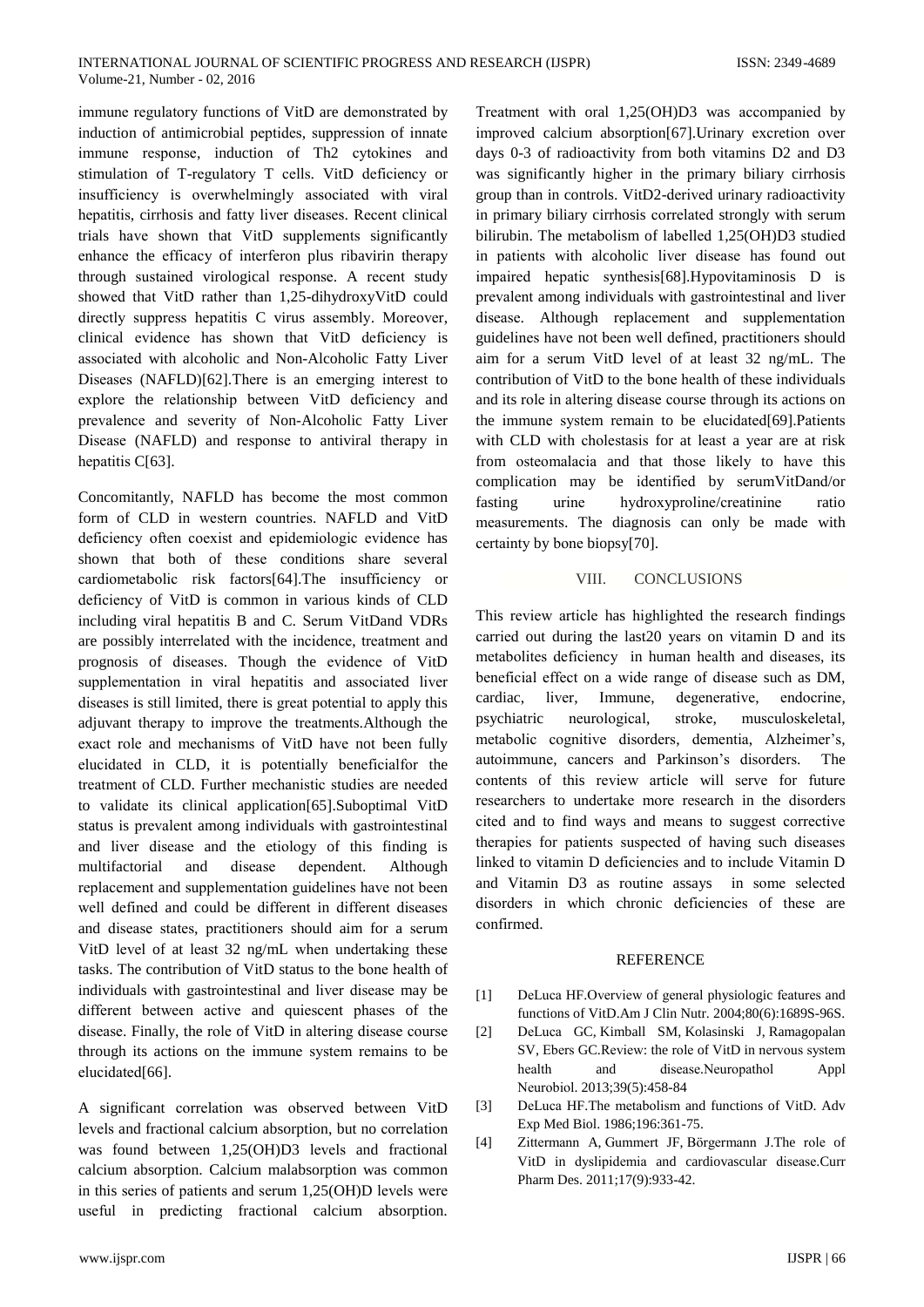- Anthony W Norman.From VitD to hormone D:  $[5]$ fundamentals of the VitD endocrine system essential for good health.Am J Clin Nutr. 2008 Aug;88(2):491S-499S.
- Soni M, Kos K, Lang IA, Jones K, Melzer D, Llewellyn  $[6]$ DJ. VitD and cognitive function. Scand J Clin Lab Invest Suppl. 2012;243:79-82.
- $[7]$ Buell JS, Dawson-Hughes B, Scott TM, Weiner DE, Dallal GE, Qui WQ, Bergethon P, Rosenberg IH, Folstein MF, Patz S, Bhadelia RA, Tucker KL. 25-HydroxyVitD, dementia, and cerebrovascular pathology in elders receiving home services. Neurology. 2010  $:74(1):18-26.$
- Holick MF.VitD: importance in the prevention of cancers,  $[8]$ type 1 diabetes, heart disease, and osteoporosis.Am J Clin Nutr. 2004;79(3):362-71.
- $[9]$ Holick MF.Sunlight and VitD for bone health and prevention of autoimmune diseases, cancers, and  $Clin$ cardiovascular disease Am  $\mathbf{I}$ Nutr. 2004;80(6):1678S-88S.
- $[10]$ Boucher BJ.VitD insufficiency and diabetes risks.Curr Drug Targets. 2011;12(1):61-87.
- $[11]$ Ifigenia Kostoglou-Athanassiou, Panagiotis Athanassiou, Anastasios Gkountouvas, and Philippos Kaldrymides. VitD and glycemic control in diabetes mellitus type 2. Ther Adv Endocrinol Metab. 2013; 4(4):  $122 - 128$
- $[12]$ Kostoglou-Athanassiou I, Athanassiou P, Gkountouvas A. Kaldrymides P. VitD and glycemic control in diabetes mellitus  $\overline{2}$ . Ther Endocrinol type  $Adv$ Metab. 2013;4(4):122-8.
- $[13]$ Palomer X, González-Clemente JM, Blanco-Vaca F, Mauricio D. Role of VitD in the pathogenesis of type 2 diabetes mellitus.Diabetes Obes Metab. 2008;10(3):185-97.
- [14] Pilz S, Kienreich K, Rutters F, de Jongh R, van Ballegooijen AJ, Grübler M, Tomaschitz A, Dekker JM. Role of VitD in the development of insulin resistance and type 2 diabetes.Curr Diab Rep. 2013;13(2):261-70.
- $[15]$ Baz-Hecht M, Goldfine AB. The impact of VitD deficiency on diabetes and cardiovascular risk. Curr Opin Endocrinol Diabetes Obes. 2010;17(2):113-9.
- Maxwell CS, Wood RJ. Update on VitD and type 2  $[16]$ diabetes. Nutr Rev. 2011;69(5):291-5.
- Pittas AG<sup>1</sup>, Dawson-Hughes B.VitD and diabetes.J  $[17]$ Steroid Biochem Mol Biol. 2010l;121(1-2):425-9.
- Khalid M Alkharfy, Nasser M Al- $[18]$ Daghri, Shaun B Sabico, Abdulaziz Al-Othman, Osama Moharram, Majed S Alokail, Yousef Al-Saleh, Sudhesh Kumar and George P Chrousos. Vitamin D supplementation in patients with diabetes mellitus type 2 on different therapeutic regimens: a one-year prospective study. Cardiovasc Diabetol. 2013; 12: 113.
- $[19]$ Alzaim M, Wood RJ.VitD and gestational diabetes mellitus. Nutr Rev. 2013;71(3):158-67.
- $[20]$ Mohammed Alhumaidi, Adnan Agha, and Mohamed Dewish. VitD Deficiency in Patients with Type-2 Diabetes Mellitus in Southern Region of Saudi Arabia. Maedica (Buchar). 2013; 8(3): 231-236.
- Cho GJ, Hong SC, Oh MJ, Kim HJ.VitD deficiency in  $[21]$ gestational diabetes mellitus and the role of the placenta. Am J Obstet Gynecol. 2013:209(6):560.e1-8.
- Mohammad Ali Bayani, Rogheyeh Akbari, Bahar  $[22]$ Banasaz, and Favyaz Saeedi. Status of Vitamin-D in diabetic patients. Caspian J Intern Med. 2014 Winter;  $5(1): 40-42.$
- Mohammad Ali Bayani, Rogheyeh Akbari, Bahar  $[23]$ Banasaz, and Fayyaz Saeedi. Evaluation of 25(OH) VitD<sub>3</sub> with Reference to Magnesium Status and Insulin Resistance in T2DM. J Clin Diagn Res. 2013; 7(11): 2438-2441.
- $[24]$ Aljabri KS, Bokhari SA, Khan MJ.Glycemic changes after VitD supplementation in patients with type 1 diabetes mellitus and VitD deficiency. Ann Saudi Med. 2010 Nov-Dec; 30(6): 454-8
- $[25]$ Perez-Diaz I, Sebastian-Barajas G, Hernandez-Flores R, Osorio-Landa ZG, Rivera-Moscoso HK Flores-Rebollar A.The impact of VitD levels on glycemic control and bone mineral density in postmenopausal women with type 2 diabetes. J Endocrinol Invest. 2015;38(12):1365- $72$
- $[26]$ Mohammadian S, Fatahi N, Zaeri H, Vakili MA. Effect of VitD3 supplement in glycemic control of pediatrics with type 1 diabetes mellitus and VitD deficiency. J Clin Diagn Res. 2015;9(3):SC05-7.
- $[27]$ Youssef D, El Abbassi A, Jones K, Woodby G, Peiris A.The potential to improve diabetes control with VitD replacement in African American patients: case report and literature review. Tenn Med. 2010:103(4):35-6.
- $[28]$ Rachel Lieberman, R. Paul Wadwa, Nhung Nguyen, Franziska K. Bishop, Christina Reinick, Janet K. Snell-Bergeon, David M. Maahs. The Association between VitD and Vascular Stiffness in Adolescents with and without Type 1 Diabetes.PLOS. October 29, 2013.
- Nasri, Saeed Behradmanesh, Ahmad  $[29]$ Hamid Reza Maghsoudi, Ali Ahmadi, Parto Nasri, and Mahmoud Rafieian-Kopaei Efficacy of supplementary VitD on improvement of glycemic parameters in patients with type 2 diabetes mellitus; a randomized double blind clinical trial. J Renal Inj Prev. 2014; 3(1): 31-34.
- $[30]$ Faustino R. Pérez-López, Pasupuleti, Edward Mezones-Holguin, Vicente A. Benites-Zapata, Privaleela Thota, Abhishek Deshpande, D, Adrian V. Hernandez. Effect of VitD supplementation during pregnancy on maternal and neonatal outcomes: a systematic review and meta-analysis of randomized controlled trials. Fertility and Sterility, 2015; 103(5): 1278-1288.
- $[31]$ Blaney GP, Albert PJ, Proal AD.VitD metabolites as clinical markers in autoimmune and chronic disease. Ann N Y Acad Sci. 2009;1173:384-90.
- $[32]$ Haines ST, Park SK. VitD supplementation: what's known, what and what's needed.  $f<sub>O</sub>$ do. Pharmacotherapy. 2012;32(4):354-82.
- $[33]$ Basit S. VitD in health and disease: a literature review. Br J Biomed Sci. 2013;70(4):161-72.
- Suzanne E. Judd and Vin Tangpricha. VitD Deficiency and  $[34]$ Risk for Cardiovascular Disease. Am J Med Sci. 2009 Jul;  $338(1): 40-44.$
- Cynthia Aranow. Investigator VitD and the Immune  $[35]$ System. J Investig Med. 2011; 59(6): 881-886.
- $[36]$ Amal Mohammed Husein Mackawy, Bushra Mohammed Al-ayed, and Bashayer Mater Al-rashidi. VitD Deficiency